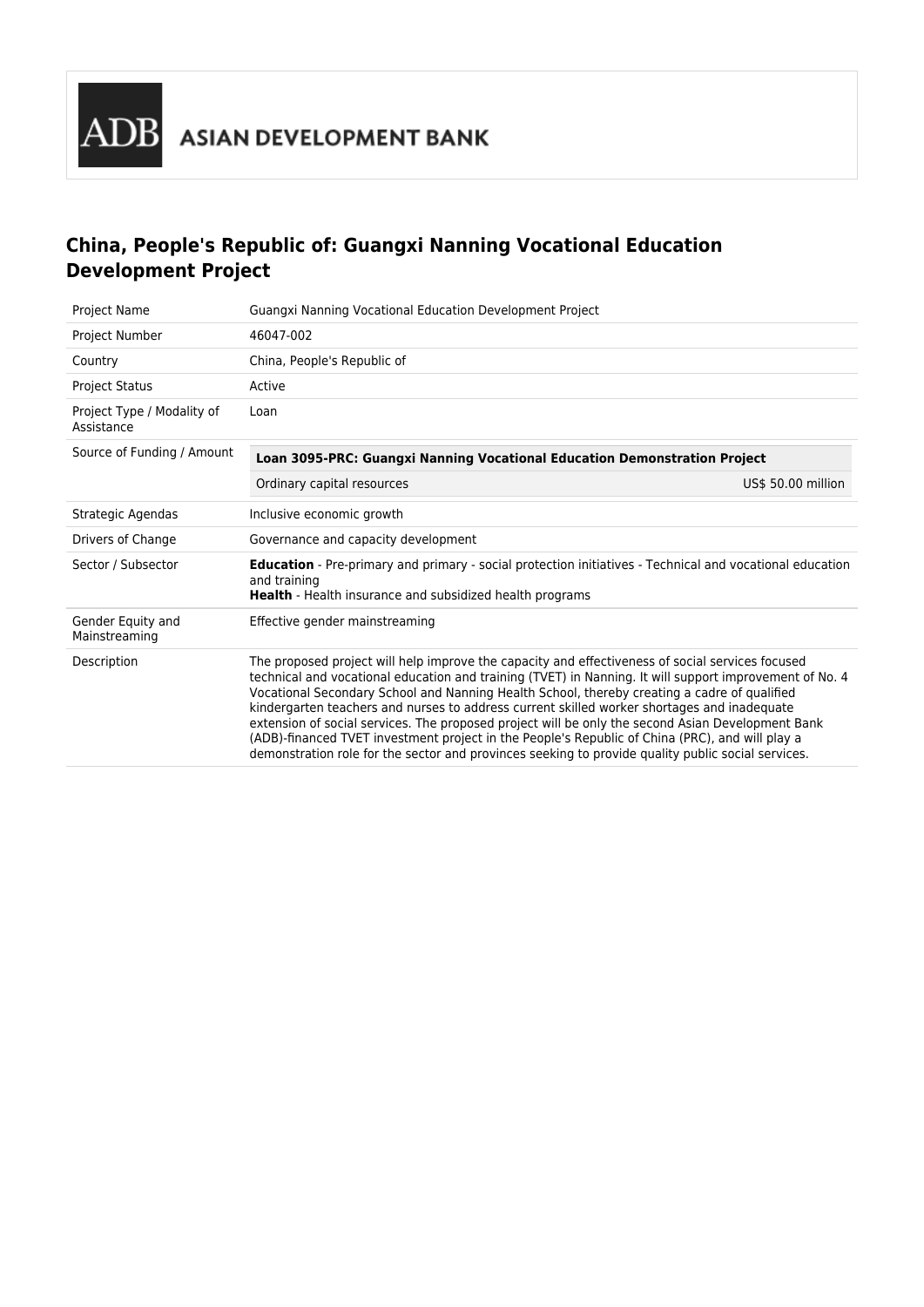| Project Rationale and<br>Linkage to Country/Regional<br>Strategy | Strengthening TVET is a priority under the PRC Government's Twelfth Five-Year Plan. The plan outlines<br>measures to establish a sound and sustainable basic public service system, with a focus on public<br>education and medical care. The National Medium- and Long-term Education Reform and Development<br>Plan (2010 2020) calls for preschool education to be developed so that by 2020, one-year preschool<br>will become the norm, two-years universalized, and three-years popularized. The priorities in the<br>National Health Care Reform include strengthening primary health care services and the grassroots<br>health workforce. Thus, development of TVET for preschool education and health is urgently needed to<br>meet these goals.<br>Nanning is the capital city of Guangxi Zhuang Autonomous Region (GZAR), one of the 12 less-<br>developed provinces and autonomous regions in the western part of the PRC and a gateway to the Pan-<br>Beibu Gulf and Association of Southeast Asian Nations (ASEAN) regions. The development of Nanning<br>as a regional urban center has led to rapid urbanization and an annual growth rate of 15.5%.<br>Industrialization has created a rising demand for skilled workers and extension of social services to<br>provide balanced access and social development in rural and urban areas.<br>The Three-Year Action Plan for Preschool Education Development in Guangxi Zhuang Autonomous<br>Region (2011 2013) will build, renovate, or expand 6,628 kindergarten schools to increase enrollment<br>to 1.33 million and will need to employ an additional 21,000 new teachers. Currently, there is a severe<br>shortage of qualified teachers, kindergartens, and medical personnel. In 2011, there were only 600<br>preschool teachers graduated in the province. Increasing the numbers and providing assessment,<br>retraining, and certification to existing teachers are all urgent needs. Nanning Municipal Government<br>(NMG) must build up the public social service system to respond to increased demand. In 2010, the<br>national average was 7.6 health personnel per 1,000 urban residents but GZAR s average is only 3.6<br>health personnel per 1,000 residents. The Twelfth Five-Year Plan also responds to the challenge of an<br>aging society by aiming to create improved elderly care and qualified personnel. There is an urgent<br>need to expand the health services with well trained personnel.<br>Strategic fit. The project supports the PRC's Twelfth Five-Year Plan (2011 2015) goals of reform of TVET<br>and expansion of public services. The project will contribute to creating a qualified labor force and<br>access to social services. Over 90% of the students in the TVET schools are female and from rural<br>areas. The project aligns with the PRC's country partnership strategy of ADB and conforms to ADB's<br>Education Policy and sector operations plan.<br>Special features. The project has the following demonstration features: (i) a model school for preschool<br>teacher training that will support teacher development, student training, and curriculum improvement;<br>(ii) development of rural health training centers to make the training curriculum for nurses and rural<br>doctors more relevant to rural requirements. The centers will train students during their internship or<br>refresher courses; and (iii) development of a curriculum for elderly care. To anticipate the growing<br>elderly care industry and the need for nurses with specific skills, the project will assist in developing an<br>elderly care curriculum in the Health TVET School. |
|------------------------------------------------------------------|-----------------------------------------------------------------------------------------------------------------------------------------------------------------------------------------------------------------------------------------------------------------------------------------------------------------------------------------------------------------------------------------------------------------------------------------------------------------------------------------------------------------------------------------------------------------------------------------------------------------------------------------------------------------------------------------------------------------------------------------------------------------------------------------------------------------------------------------------------------------------------------------------------------------------------------------------------------------------------------------------------------------------------------------------------------------------------------------------------------------------------------------------------------------------------------------------------------------------------------------------------------------------------------------------------------------------------------------------------------------------------------------------------------------------------------------------------------------------------------------------------------------------------------------------------------------------------------------------------------------------------------------------------------------------------------------------------------------------------------------------------------------------------------------------------------------------------------------------------------------------------------------------------------------------------------------------------------------------------------------------------------------------------------------------------------------------------------------------------------------------------------------------------------------------------------------------------------------------------------------------------------------------------------------------------------------------------------------------------------------------------------------------------------------------------------------------------------------------------------------------------------------------------------------------------------------------------------------------------------------------------------------------------------------------------------------------------------------------------------------------------------------------------------------------------------------------------------------------------------------------------------------------------------------------------------------------------------------------------------------------------------------------------------------------------------------------------------------------------------------------------------------------------------------------------------------------------------------------------------------------------------------------------------------------------------------------------------------------------------------------------------------------------------------------------------------------------------------------------------------------------------------------------------------------------------------------------------------------------------------------------------------------------------------------------------------------------|
| Impact                                                           | Improved delivery of social services in Nanning Municipality                                                                                                                                                                                                                                                                                                                                                                                                                                                                                                                                                                                                                                                                                                                                                                                                                                                                                                                                                                                                                                                                                                                                                                                                                                                                                                                                                                                                                                                                                                                                                                                                                                                                                                                                                                                                                                                                                                                                                                                                                                                                                                                                                                                                                                                                                                                                                                                                                                                                                                                                                                                                                                                                                                                                                                                                                                                                                                                                                                                                                                                                                                                                                                                                                                                                                                                                                                                                                                                                                                                                                                                                                                        |

# **Project Outcome**

| Description of Outcome            | Increased TVET quality and training capacity in the NHS and NVTS by 2020                                                                                                                                                                                                                                                                                                                                                                                                                                                                                                                                                                                                                                                                                                                                                                                                                                                                                                                                                                                                                                                                                                                                                                                                                                                                                                                                                                                                                                                   |
|-----------------------------------|----------------------------------------------------------------------------------------------------------------------------------------------------------------------------------------------------------------------------------------------------------------------------------------------------------------------------------------------------------------------------------------------------------------------------------------------------------------------------------------------------------------------------------------------------------------------------------------------------------------------------------------------------------------------------------------------------------------------------------------------------------------------------------------------------------------------------------------------------------------------------------------------------------------------------------------------------------------------------------------------------------------------------------------------------------------------------------------------------------------------------------------------------------------------------------------------------------------------------------------------------------------------------------------------------------------------------------------------------------------------------------------------------------------------------------------------------------------------------------------------------------------------------|
| <b>Progress Toward Outcome</b>    | TVET capacity building activities in NHS and NVTS are far behind schedule due to problems and delays<br>in contracting consultants. Contract CS-02: Technical and Vocational Education and Training Capacity<br>Building and Project Management Support was awarded to Energy and Environment Development<br>Research Center with contract signed on 8 October 2016 and ADB approval given on 9 December 2016.<br>To move forward, the full team of TVET capacity building and management consulting package will be<br>mobilized and fielded by April 2017.<br>Three (CT-01, CH-01 and CH-02) of the four civil works contract packages have been signed and<br>awarded. The 2 civil works contracts under NHS (CH-01 and CH-02) are almost complete and<br>preparations are underway for handover by May 2017 as the facilities will be made available for the<br>school year in September 2017. For CT-01 under NVTS, construction started on 25 December 2015 but<br>has not progressed far but it is anticipated that the buildings will be finished by December 2017. The<br>bidding documents for the remaining contract (CT-02) has been delayed due to the need to change the<br>design and layout because of the urban plan for a road that will now be adjacent to the campus. The<br>revised design are now for domestic approval and will be advertised by Q3 2017.<br>Inception mission was fielded on 2-6 March 2015 and review missions were fielded on 30 August-1<br>September 2016 and 7-10 March 2017. |
| <b>Implementation Progress</b>    |                                                                                                                                                                                                                                                                                                                                                                                                                                                                                                                                                                                                                                                                                                                                                                                                                                                                                                                                                                                                                                                                                                                                                                                                                                                                                                                                                                                                                                                                                                                            |
| Description of Project<br>Outputs | Buildings, campus facilities, and equipment upgraded<br>Pilot programs implemented in project schools<br>TVET capacity strengthened in project schools                                                                                                                                                                                                                                                                                                                                                                                                                                                                                                                                                                                                                                                                                                                                                                                                                                                                                                                                                                                                                                                                                                                                                                                                                                                                                                                                                                     |

Project management support implemented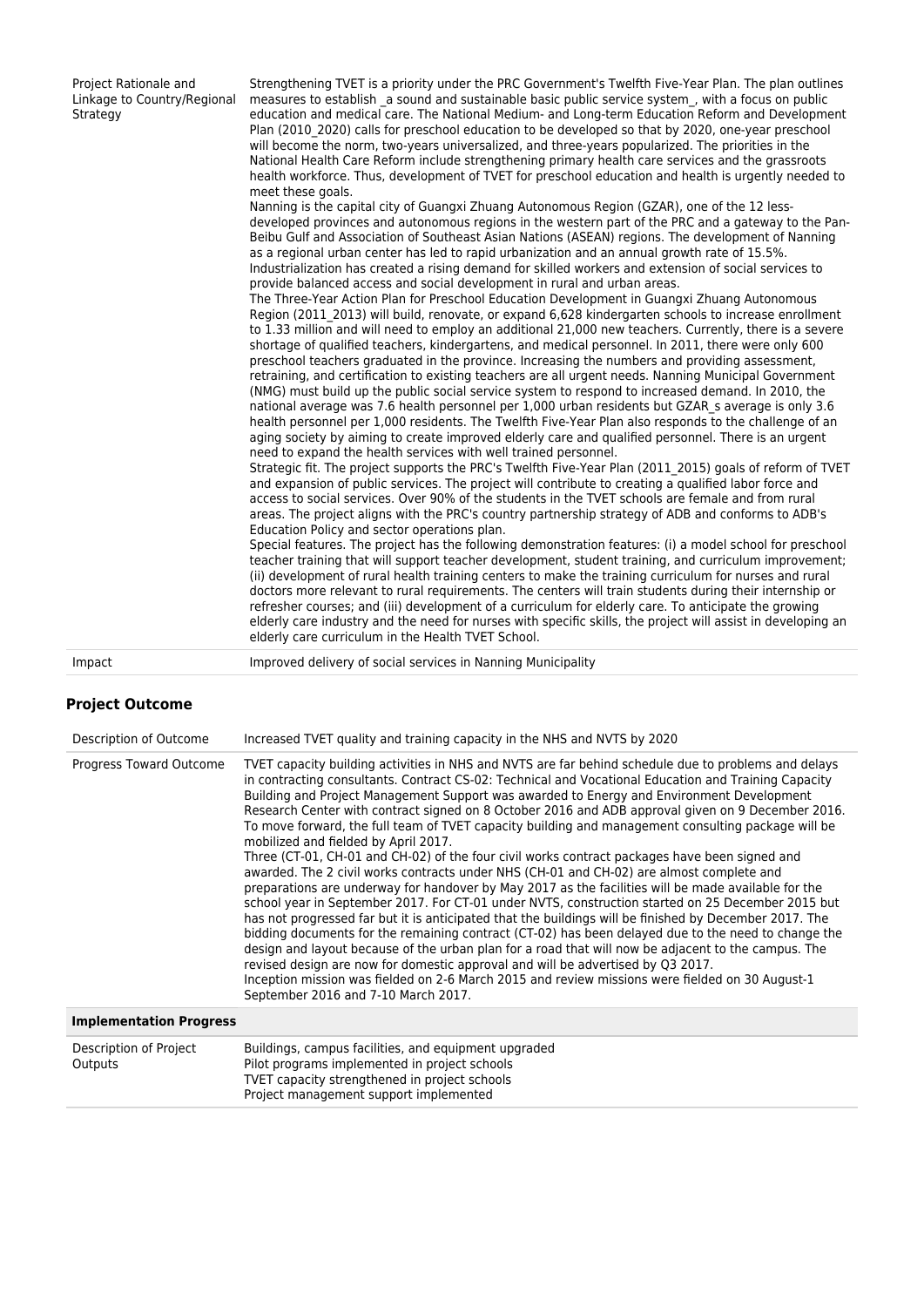| Status of Implementation<br>Progress (Outputs,<br>Activities, and Issues) | 1. TVET capacity strengthened in project schools<br>The TVET capacity building and management consulting package (CS-02) was awarded to Energy and<br>Environment Development Research Center in December 2016 despite the contract being signed on 8<br>October 2016. The national consultants have done initial assessments and the full team (international<br>and national consultants) are working toward developing effective work plans and will be mobilized and<br>fielded by April 2017. The consultants will assist in the identification of possible international and<br>national partners for NHS and NVTS to build partnerships.<br>The national consultants in charge of supporting the development of the rural training bases and elderly<br>care training programs have started working with NHS.<br>2. Pilot programs implemented in project schools<br>Pilot programs to be closely monitored in project schools.<br>3. Buildings, campus facilities, and equipment upgraded<br>The 2 civil works contracts under NHS are almost complete. Construction began on 5 September 2014<br>for CH-01 and 20 April 2015 for CH-02, respectively and both contracts are basically completed and for<br>final works to prepare for handover by May 2017. It is anticipated that the facilities will be available for<br>the school year in September 2017. The 2 civil works contracts under NVTS are delayed.<br>4. Project management support implemented<br>PMO fully staffed. There is a need to assign responsibilities to all PMO functions.<br>Training provided to PMO by start-up consultant under CS-01: Startup Specialist (Procurement<br>Specialist). |
|---------------------------------------------------------------------------|--------------------------------------------------------------------------------------------------------------------------------------------------------------------------------------------------------------------------------------------------------------------------------------------------------------------------------------------------------------------------------------------------------------------------------------------------------------------------------------------------------------------------------------------------------------------------------------------------------------------------------------------------------------------------------------------------------------------------------------------------------------------------------------------------------------------------------------------------------------------------------------------------------------------------------------------------------------------------------------------------------------------------------------------------------------------------------------------------------------------------------------------------------------------------------------------------------------------------------------------------------------------------------------------------------------------------------------------------------------------------------------------------------------------------------------------------------------------------------------------------------------------------------------------------------------------------------------------------------------------------------------------------------------------------------|
| Geographical Location                                                     |                                                                                                                                                                                                                                                                                                                                                                                                                                                                                                                                                                                                                                                                                                                                                                                                                                                                                                                                                                                                                                                                                                                                                                                                                                                                                                                                                                                                                                                                                                                                                                                                                                                                                |

#### **Safeguard Categories**

| Environment              |  |
|--------------------------|--|
| Involuntary Resettlement |  |
| Indigenous Peoples       |  |

# **Summary of Environmental and Social Aspects**

| Environmental<br>Aspects                | The consultants will provide quidance to the domestic environmental impact assessment (EIA) institutes,<br>review the domestic environment impact statements (EISs) prepared for the project components, and ensure<br>that all project domestic EISs get approval by relevant environment protection authorities. Based on the<br>review of the EISs, the consultants will help prepare a consolidated project initial environmental examination<br>(IEE) report, including environment management plan (EMP) in ADB's required format and complying with<br>ADB's Safeguard Policy Statement (2009) (SPS). The consultants will assess the capacity of the executing<br>agency and implementing agencies for environmental management, monitoring and supervision, and<br>recommend required measures for capacity building and institutional strengthening. The consultants will<br>assist the executing agency with meaningful consultation and participation during IEE, and establishment of a<br>project level grievance redress mechanism. The consultants will prepare contractor specifications for<br>environmental management and monitoring. The consultants will also establish environmental baseline<br>indicators and performance targets for the design and monitoring framework, and prepare the required RRP<br>appendixes. |
|-----------------------------------------|-------------------------------------------------------------------------------------------------------------------------------------------------------------------------------------------------------------------------------------------------------------------------------------------------------------------------------------------------------------------------------------------------------------------------------------------------------------------------------------------------------------------------------------------------------------------------------------------------------------------------------------------------------------------------------------------------------------------------------------------------------------------------------------------------------------------------------------------------------------------------------------------------------------------------------------------------------------------------------------------------------------------------------------------------------------------------------------------------------------------------------------------------------------------------------------------------------------------------------------------------------------------------------------------------------------------------------------------------|
| Involuntary<br>Resettlement             | The consultants will conduct due diligence on land acquisition, resettlement activities, and proposed<br>construction plans and submit due diligence reports in accordance with ADB requirements.                                                                                                                                                                                                                                                                                                                                                                                                                                                                                                                                                                                                                                                                                                                                                                                                                                                                                                                                                                                                                                                                                                                                               |
| <b>Indigenous Peoples</b>               | The consultants will conduct a thorough scoping of ethnic minority issues in the project area and, if deemed<br>necessary, prepare an ethnic minority development plan (EMDP) in accordance with ADB requirements. The<br>consultants will also prepare the summary EMDP.                                                                                                                                                                                                                                                                                                                                                                                                                                                                                                                                                                                                                                                                                                                                                                                                                                                                                                                                                                                                                                                                       |
|                                         | <b>Stakeholder Communication, Participation, and Consultation</b>                                                                                                                                                                                                                                                                                                                                                                                                                                                                                                                                                                                                                                                                                                                                                                                                                                                                                                                                                                                                                                                                                                                                                                                                                                                                               |
| During Project Design                   | The main stakeholders include the students and staff of the two schools, Nanning Education Bureau, Nanning<br>DRC and Finance Bureau, Nanning TVET association, other TVET secondary schools providing public services<br>TVET instruction, health and kindergarten public and private services and employers, regional cooperation<br>partners. The PPTA will conduct a poverty and social analysis and address social safeguards. Socioeconomic<br>survey, stakeholder workshops, focus group discussions, and informant interviews will be conducted during<br>the PPTA.                                                                                                                                                                                                                                                                                                                                                                                                                                                                                                                                                                                                                                                                                                                                                                     |
| <b>During Project</b><br>Implementation | Both the Nanning Health School (NHS) and No. 4 Vocational Training School (NVTS) have initiated discussions<br>on creating school enterprise partnerships. NHS has established two industry consultations commissions: one<br>on elderly care and one on rural health.                                                                                                                                                                                                                                                                                                                                                                                                                                                                                                                                                                                                                                                                                                                                                                                                                                                                                                                                                                                                                                                                          |
|                                         |                                                                                                                                                                                                                                                                                                                                                                                                                                                                                                                                                                                                                                                                                                                                                                                                                                                                                                                                                                                                                                                                                                                                                                                                                                                                                                                                                 |

#### **Business Opportunities**

Consulting **Services** The consulting services will be engaged by ADB, in accordance with ADB Guidelines on the Use of Consultants (2010, as amended from time to time), to ensure<br>immediate mobilization to facilitate project scoping. ADB will sel (20%) of the services to be provided (the quality- and cost-based selection method, QCBS) using the simplified technical proposal procedure. A total of 54<br>person-months of consulting services (18 international and 36 natio social assessment and development, resettlement, environment, institutional development, and project management.